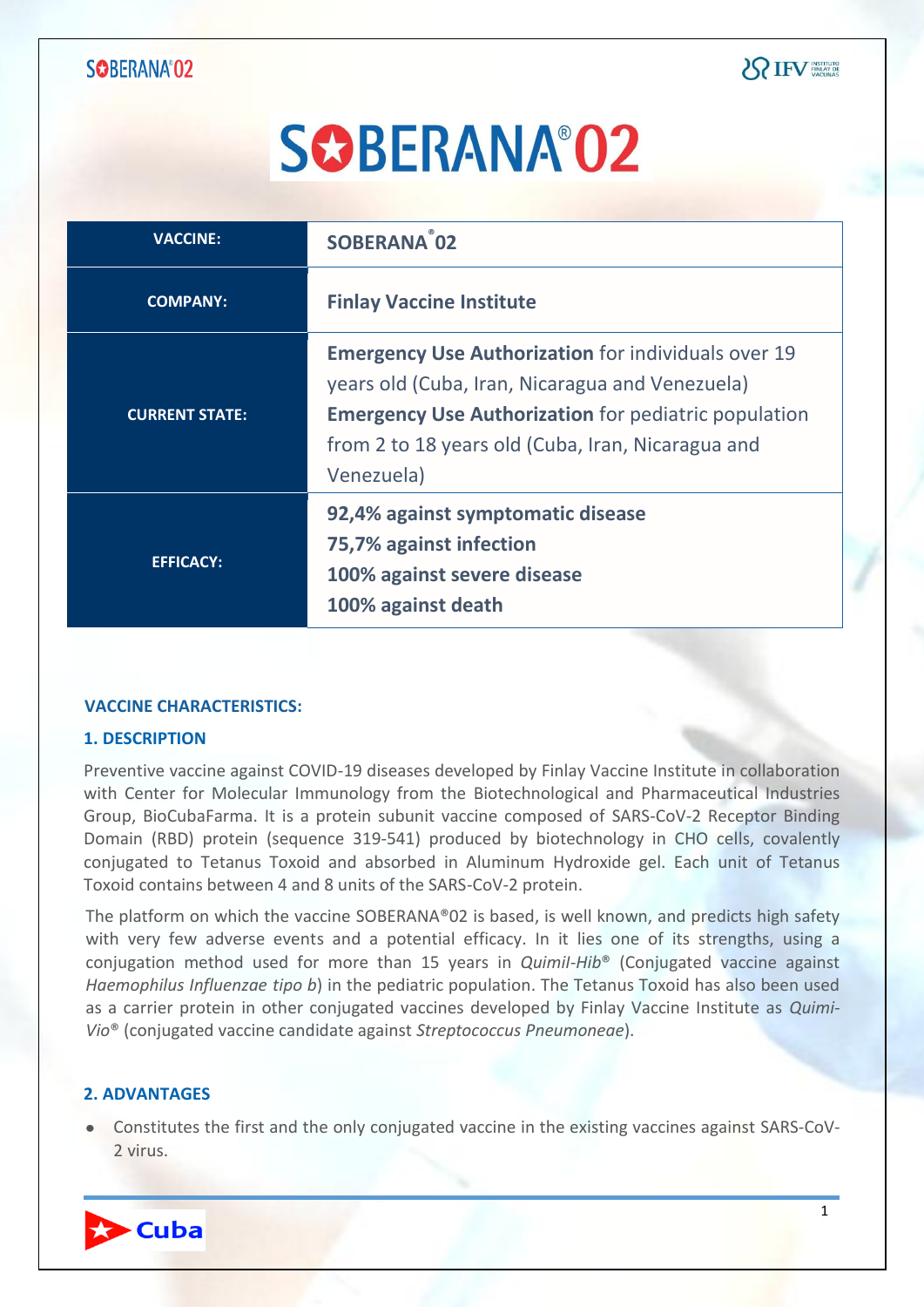

- Created on the basis of platforms known for their safety.
- **Efficacy both infants and elderly population.**
- Long-term immune response, due to the induction of T and B cell memories.
- It is covered by patent application.

#### **3. MAIN MILESTONES**

- Used in the First Childhood Vaccination Campaign against Covid-19 worldwide.
- First vaccine used in pediatric population under 12 years old.
- First Cuban and Latin-American vaccine candidate against SARS-CoV-2 virus to start executing Phase I, Phase II and Phase III Clinical Trials.

#### **4. CLINICAL TRIALS**

Before starting the clinical evaluation phase, the vaccine was extensively evaluated in animal models demonstrating its non-toxicity and the ability to generate a high cellular response, including neutralizing antibodies. In addition, the induction of immunological memory of both B and T cells was observed.

The Phase I started in October 2020 and concluded in February 2021 included 40 apparently healthy subjects in an age range between 19 and 59 years old. Two Soberana®02 formulations (high and low) were evaluated in this trial. Both were safe and well tolerated, without the presence of serious and severe adverse events related to the vaccination. The immunogenicity results obtained with the highest doses support its selection as the formulation to continue with the following phases of clinical evaluation.

The Phase IIa/b initiated on December 2020 and currently ongoing included a total of 910 apparently healthy subjects in an age range between 19 and 80 years old. So far, all individuals included in phase IIa have received their complete vaccination scheme. Safety analyzes performed after each dose administered have shown that the candidate is safe and well tolerated, without the presence of serious and severe adverse events related to vaccination.

SOBERANA®02 concluded the Phase III Clinical Trial with excellent results. Started in March 8th, 2021 with the inclusion of 44,010 subjects, in Havana, Cuba. The volunteers received mainly two vaccination schemes, two-doses scheme with Soberana®02 and three-doses scheme with two doses of Soberana®02 and a booster dose of SOBERANA®Plus. It was about Phase III Clinical Trial, multicenter, adaptive, placebo-controlled, and double-blind in volunteers aged between 19 and 80 years old. Also was approved by National Regulatory Authority (CECMED), the execution of the interventional study in 150, 000 volunteers mainly workers from health and biopharmaceutical sectors. This study initiated March 22th, 2021, in Havana, and it complements the Phase III Clinical Trials.

More information about the protocols of the aforementioned Clinical Trials can be found at the site: [https://rpcec.sld.cu/en/home.](https://rpcec.sld.cu/en/home)

The results of the Phase II, showed that after completing the immunization scheme with Soberana Plus, 96, 6% of responding subjects were obtained. The demonstrated efficacy, with the heterologous three-doses scheme, was found to be 91, 2% against symptomatic disease, 75, 7% against infection, and 100% against symptomatic disease and death. This efficacy was reached in an complex scenario of different variants of strains with the predominance of the Beta strain

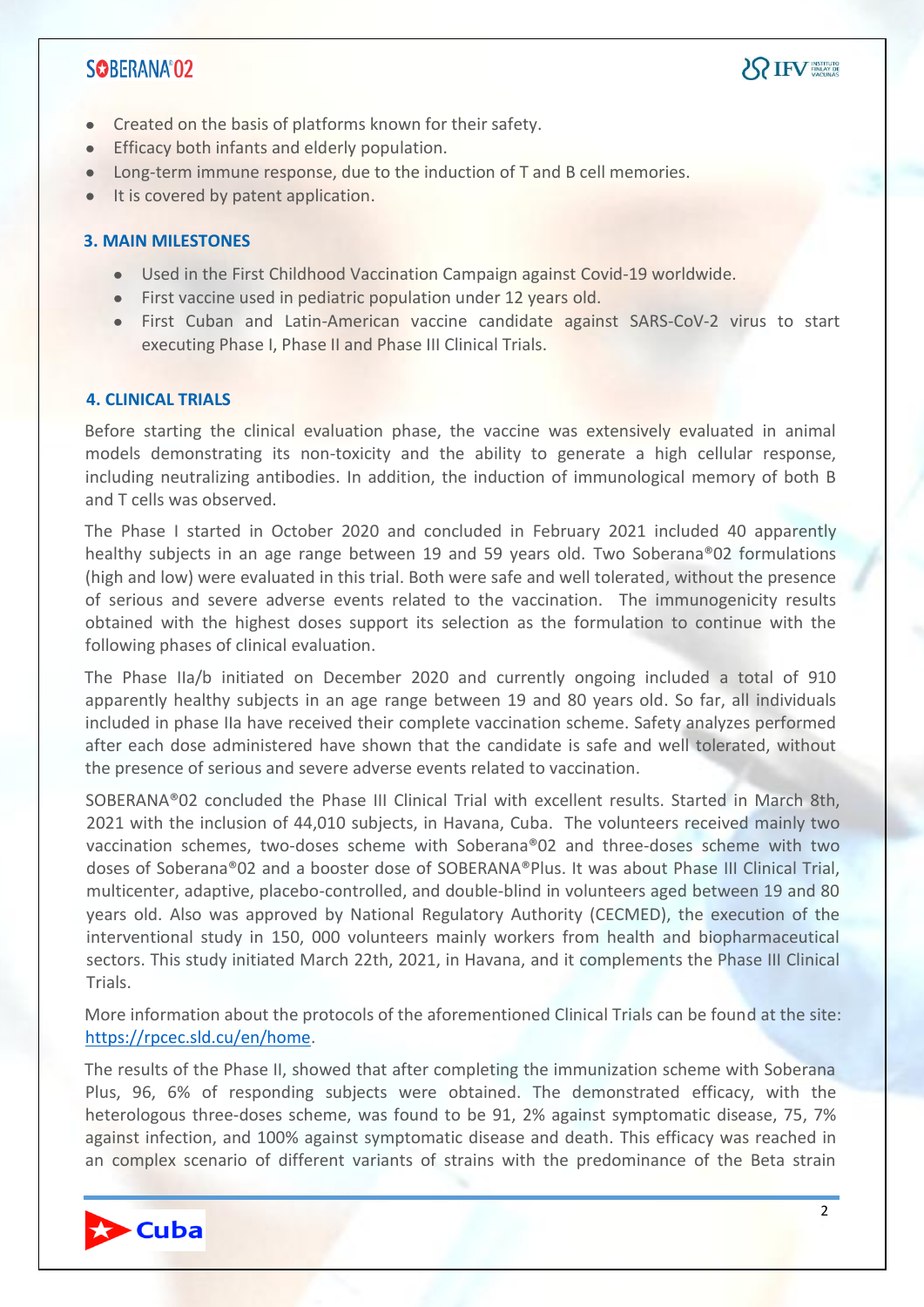(isolated in South Africa).

The Clinical Trial Phase I-II (named SOBERANA PEDIATRIA) in the pediatric population (Cuban children and adolescents) started on June  $14<sup>th</sup>$  in 350 volunteers in the age range from 3 to 18 years old. It is an open-label, adaptive and multicenter study with a three-dose scheme. More information about the protocols of this trial can be found at the site: <https://rpcec.sld.cu/en/trials/RPCEC00000374-En>

The immunogenicity results showed that after applying only two doses of SOBERANA®02, 92.8 and 99.3% seroconversion was achieved in the specific response of anti-RBD IgG antibodies for the age groups 12-18 and 3-11 years, respectively. Likewise, the median neutralizing titer for both groups was significantly higher when compared with the panel of pediatric convalescent sera. No serious adverse events consistent with vaccination were detected.

The June 29<sup>th</sup> SOBERANA®02 received the Emergency Use Authorization in the Islamic Republic of Iran. The Regulatory Authority of that country, granted the authorization base on the recognition of the results of the pharmaceutical development of the product, the evidence of safety and immunogenicity demonstrated in the clinical trials of Phase I and II carried out in Cuba, as well as per the 62% clinical efficacy for two-dose scheme reported in the interim analysis of the Phase III Clinical Trial.

On August 20<sup>th</sup>, 2021, the Emergency Use Authorization of SOBERANA<sup>®</sup>02 in Cuba was issued by the Cuban Regulatory Authority CECMED after a rigorous evaluation process, when it was shown that it meets the requirements and parameters demanded in terms of quality, safety and effectiveness.

On September 3<sup>rd</sup>, 2021, CECMED issued the Emergency Use Authorization of SOBERANA®02 and SOBERANA®Plus in its heterologous scheme for the use in pediatric population from 2 to 18 years old, and this authorization allowed on September  $5<sup>th</sup>$  start the First Childhood Vaccination Campaign against Covid-19 worldwide. As of October, around 2 million children have been vaccinated with the first dose without any serious adverse event.

In October 2021, the heterologous scheme also received the Emergency Use Authorization in Nicaragua and Venezuela (Service Drug Condition), for both adults and children.

The final efficacy results of the Phase III Clinical Trial with the heterologous three-doses scheme was published on October 31st, 2021 in MedRxiv. The efficacy reached the 92,4% against symptomatic disease and 100% against severe disease and death. This efficacy was confirmed with the results of the Clinical Trials in Iran with 91,7% against hospitalization in an scenary with dominant Delta virus variant (95% prevalence). This study included 24,000 subjects in an age range of 18 to 80 years.

#### **5. PUBLICATIONS**

Article published in **ACS Central Science** titled: **"SARS-CoV-2 RBD-Tetanus Toxoid Conjugate Vaccine Induces a Strong Neutralizing Immunity in Preclinical Studies"**, referred to the preclinical results of the vaccine SOBERANA®02**.** It can be accessed through the following link:

#### [https://pubs.acs.org/doi/pdf/10.1021/acschembio.1c00272#](https://pubs.acs.org/doi/pdf/10.1021/acschembio.1c00272)

Article published in **ACS Central Science** titled: **"Molecular Aspects Concerning the Use of** 

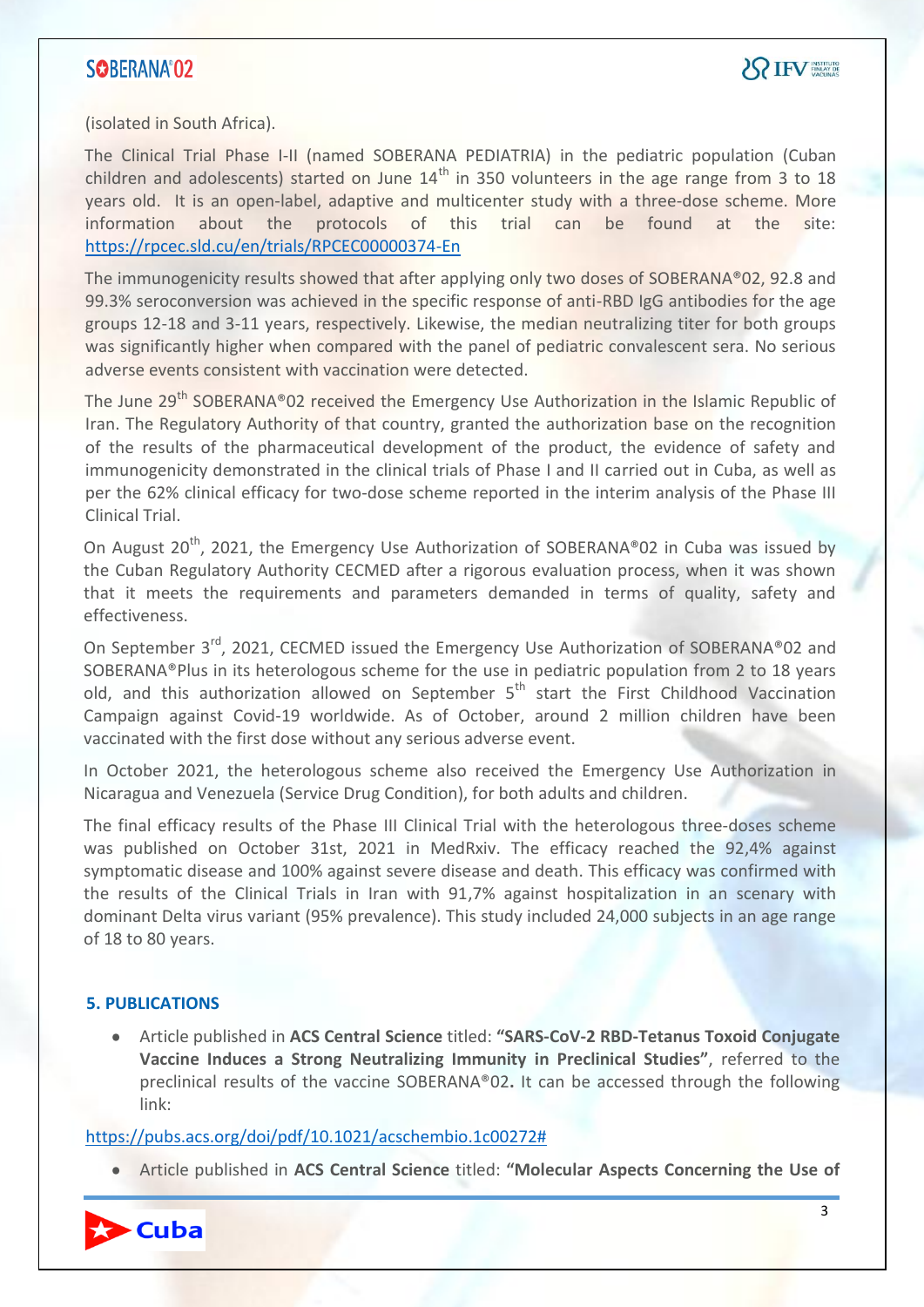**the SARS-CoV-2 Receptor Binding Domain as a Target for Preventive Vaccines"**. It can be accessed through the following link:

<https://pubs.acs.org/doi/10.1021/acscentsci.1c00216>

Preprint published in **MedRxiv** titled: **"Efficacy and safety of SOBERANA 02, a COVID-19 conjugate vaccine in heterologous three doses combination"**. It can be accessed through the following link:

<https://www.medrxiv.org/content/10.1101/2021.10.31.21265703v1.full.pdf>

#### **6. INDICATION**

Prevent coronavirus disease (COVID-19) caused by the SARS-CoV-2 virus in apparently healthy individuals.

#### **7. COMPOSITION**

Each dose of SOBERANA®02 contains 25 micrograms of RBD protein conjugated to Tetanus Toxoid and absorbed in Aluminum Hydroxide gel.

#### **8. PRESENTATION**

Multi-dose (10 doses) vials and single-dose vial without thimerosal.

#### **9. PHARMACEUTICAL FORM**

Parenteral injectable (liquid) suspension.

#### **10. DOSAGE**

In clinical studies, schemes of two doses of SOBERANA®02 and three doses (including the third dose of SOBERANA®Plus) have been evaluated 28 days between each application.

#### **11. PHYSICAL APPEARANCE**

The vaccine SOBERANA®02 is a white opalescent suspension.

#### **12. ROUTE OF ADMINISTRATION**

Intramuscular

#### **13. ADVERSE REACTIONS**

In clinical studies, adverse reactions in participants over 19 years old have been rare, predominantly mild intensity and locals, especially slight local pain at the injection site, mild general malaise, and no serious or severe adverse events related with the vaccination.